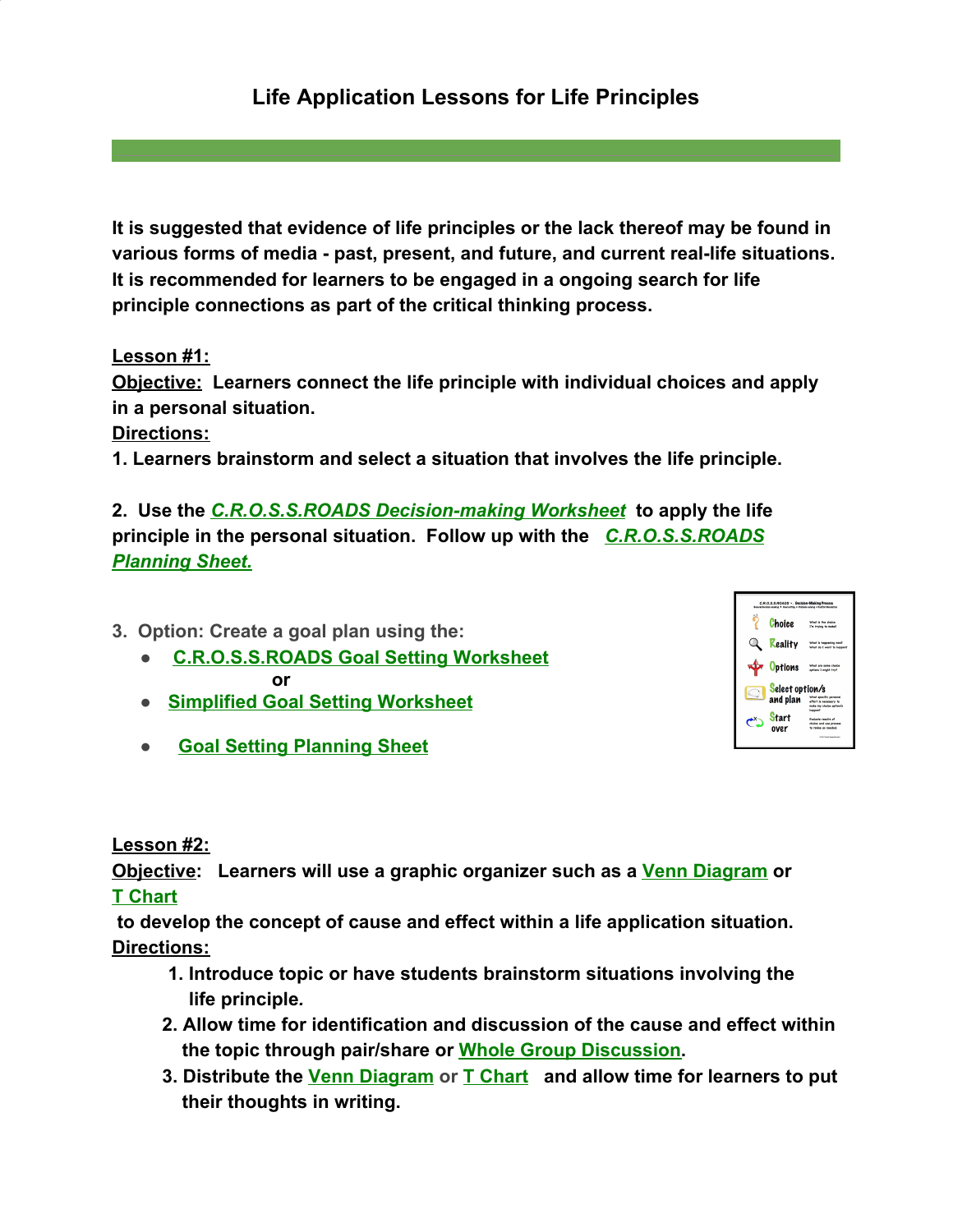- **4. Offer time for pair share or small group discussion to compare ideas and add additional thoughts.**
- **5. Use whole group discussion to summarize the ideas shared. Have each learner write a statement drawing personal conclusions as to their cause and effect within the life application situation.**
- **6. As a group or individually have learners write a statement connecting the effects the life principle would have on the situation in relation to the 8 Expectations for Living, lines from the school/class [creed,](http://www.greatexpectations.org/creeds1) or other school-wide standards.**

**\*\*** *Resources for helping students make [Choices](http://www.greatexpectations.org/choice) and Complete set of [Goal](http://www.greatexpectations.org/goal-setting-forms-practice-five) [Setting Process Explanation, Forms and Examples for all grade levels](http://www.greatexpectations.org/goal-setting-forms-practice-five)*

## **\*[\\*](https://www.eduplace.com/graphicorganizer/) [Resource for a Variety of Printable Graphic Organizers](https://www.eduplace.com/graphicorganizer/) English and Spanish versions**

**Lesson #3:**

**Objective: Learners connect the life principle with individual choices made by characters in literature/media.**

**Directions:**

- **1. Select an age level appropriate piece of literature/video that contains an example of the life principle. (See online Resources section for each life principle)**
- **2. Introductory Activity: Introduce the Life Principle and have a pair/share using the following topics:**
	- **a. What is a definition for \_\_\_\_\_\_\_\_\_\_\_\_\_\_\_\_? (life principle)**
	- **b. What does \_\_\_\_\_\_\_\_\_\_\_\_\_\_\_\_ look like? (an example)**
	- **c. What does \_\_\_\_\_\_\_\_\_\_\_\_\_\_\_\_ look like in my life?**
	- **d. Where do I see \_\_\_\_\_\_\_\_\_\_\_\_\_\_\_ being lived out around me?**
- **3. Ask the learners to be looking for examples of the life principle as the book is being read or as they watch the video. (See Resources Section for links)**
- **4. Questions to consider:**
	- **a. What evidence of the life principle was found in the story?**